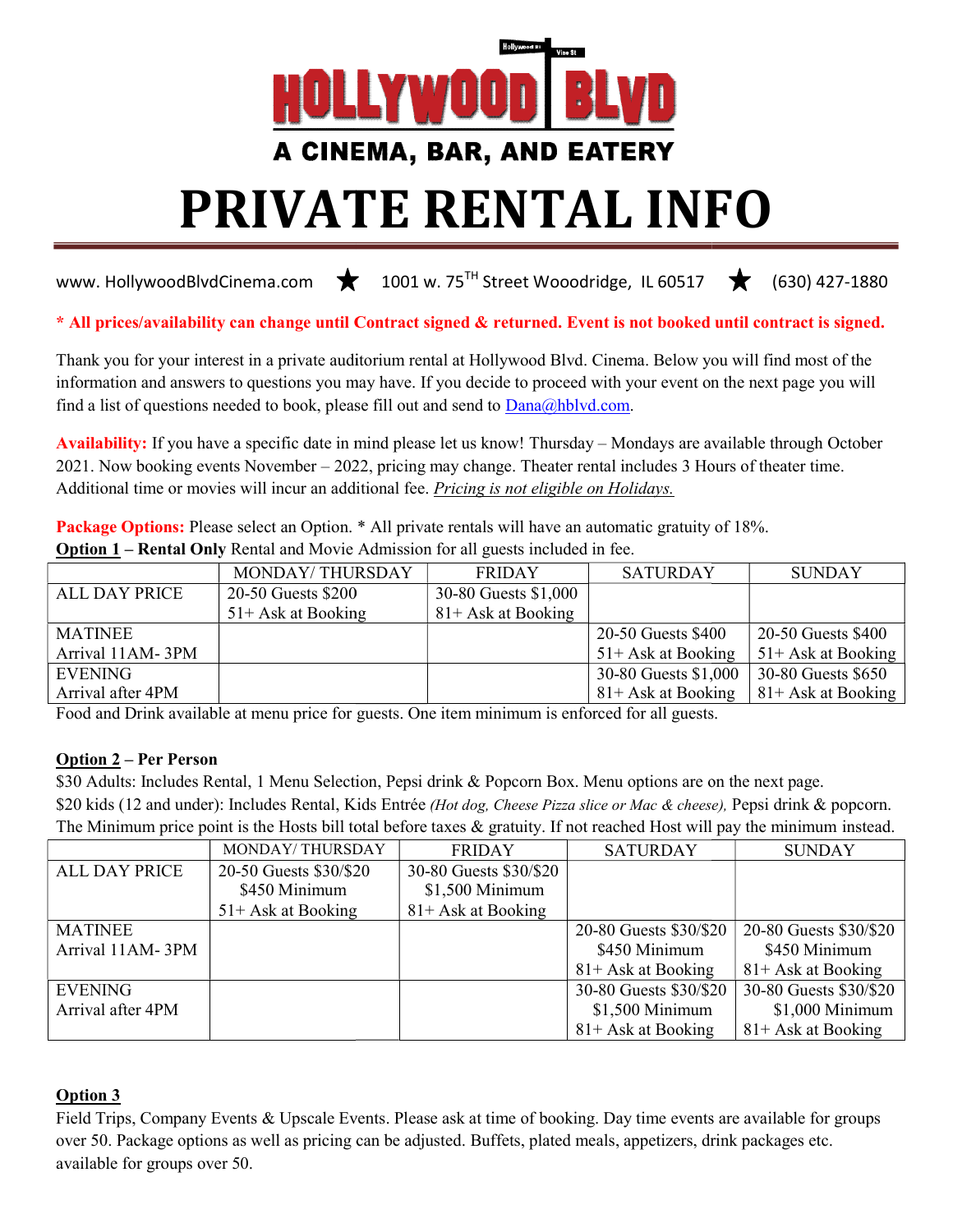

# PRIVATE PRIVATE RENTAL INFO

www. HollywoodBlvdCinema.com  $\bigstar$  1001 w. 75<sup>TH</sup> Street Wooodridge, IL 60517

Media Options: The price options are for 1 movie (3 hour rental in total). Additional theater time is available for a fee.

NEW Studio Release- Additional \$3 Per Person Studio Fee. Each movie is unique as to the length it will remain at Blvd, therefore we are unable to commit to it longer than a week out at this time. To see what is playing at Blvd<br>now, CLICK HERE. Please have a back up! For a list of upcoming new movies. CLICK HERE. now, CLICK HERE. Please have a back up! For a list of upcoming new movies. CLICK HERE. 1001 w. 75<sup>11</sup> Street Wooodridge, IL 60517 **(630) 427-1880**<br>
vie (3 hour rental in total). Additional theater time is available for a fee.<br>
r Person Studio Fee. Each movie is unique as to the length it will remain<br>
int to

Blu Ray/DVD- Personally owned DVD. Please let us know in advance the Title, Length of film & if it is Blu Ray or DVD. You also have the option to use a DVD currently at Blvd. No additional Fee.

Other Options- Sporting Event, Trivia, PowerPoint Presentation, Gaming console, USB drive or any other form of media, Blvd will need it 48 hours prior to event start time. We need to make sure it is compatible and set up in time. Additional set up fees may apply. . Please let us know in advance the Title, Length of film & if it is Blu Ray e a DVD currently at Blvd. <u>No additional Fee.</u><br>PowerPoint Presentation, Gaming console, USB drive or any other form or to event start time. We

**Theater Selection:** Event location will be based on time and media of event. Feel free to let us know if you have a **Theater Selection:** Event location will be based on time and media of event. Feel free to let us know if preference but there is no guarantee of which theater. Will not know theater placement until day of.

Menu Options: Guests may select from the menu at your event. Option 2 for Kids pricing, child must order a Kids Combo. If you are looking for other options or have a specific item in mind that is not on the menu please let us know at time of booking. Feel free to share below Menu PDF's with your guests. Menu Options can be viewed **HERE**.

Can I bring my own food? No outside food or beverages are allowed on the premises without prior knowledge. A Birthday Can I bring my own food? No outside food or beverages are allowed on the premises without prior knowledge. A Birthday<br>Cake or Cupcakes are allowed for Birthday events. Blvd is not able to cut or disperse and outside food a provide your own plates if needed. Goodie bags are welcome but cannot be dispersed until end credits.

Bar Options: Wine, Beer, Cocktails, Martinis, Pitchers & Frozens are available but we need to know in advance to make Bar Options: Wine, Beer, Cocktails, Martinis, Pitchers & Frozens are available but we need to know in advance to ma<br>sure your specific needs are able to be met if your event is outside of business hours. The host is able t costs or leave it up to their guests. Please note this at time of booking. Guests are able to order drink throughout event.

Decorations or Special Requests: All bookings will take place exclusively in designated theater. Decorations are allowed with prior theater approval but must be taken down by Host. No helium Balloons Allowed. No glitter or confetti of any kind. Any extra set up or items needed must be on contract prior to booking.